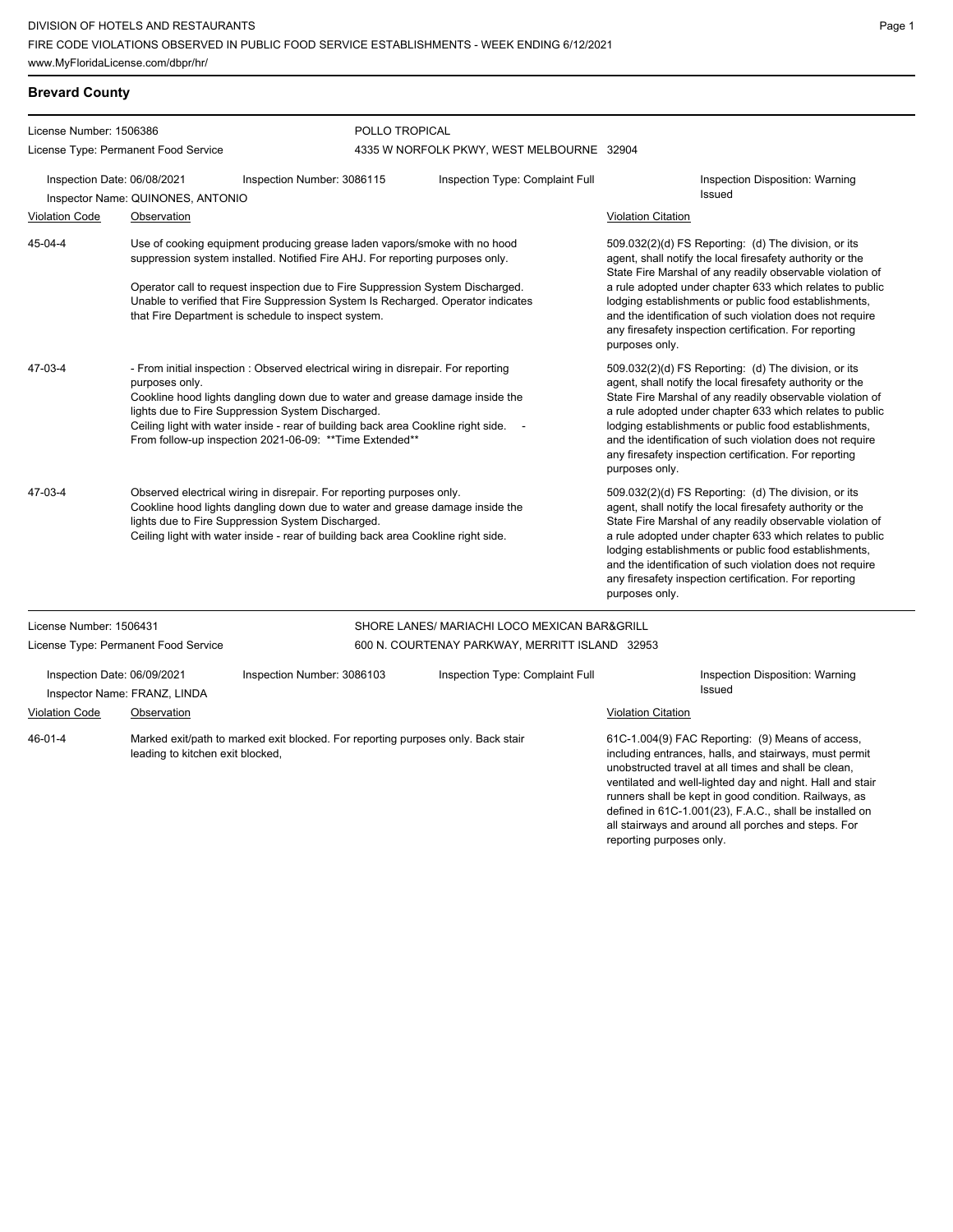| <b>Broward County</b>                                                    |                                                                       |                                         |                                 |                                                                                                                                                                                                                                                                                                                          |                                                                     |
|--------------------------------------------------------------------------|-----------------------------------------------------------------------|-----------------------------------------|---------------------------------|--------------------------------------------------------------------------------------------------------------------------------------------------------------------------------------------------------------------------------------------------------------------------------------------------------------------------|---------------------------------------------------------------------|
| License Number: 1611948                                                  |                                                                       | THAI THAI & SUSHI BAR LLC               |                                 |                                                                                                                                                                                                                                                                                                                          |                                                                     |
| License Type: Permanent Food Service                                     |                                                                       | 1861 N PINE ISLAND RD, PLANTATION 33322 |                                 |                                                                                                                                                                                                                                                                                                                          |                                                                     |
| Inspection Date: 06/10/2021<br>Inspector Name: BRADY, OSSIAN             |                                                                       | Inspection Number: 3086004              | Inspection Type: Complaint Full |                                                                                                                                                                                                                                                                                                                          | Inspection Disposition: Inspection<br>Completed - No Further Action |
| <b>Violation Code</b>                                                    | Observation                                                           |                                         |                                 | <b>Violation Citation</b>                                                                                                                                                                                                                                                                                                |                                                                     |
| 46-01-4                                                                  | Marked exit/path to marked exit blocked. For reporting purposes only. |                                         |                                 | 61C-1.004(9) FAC Reporting: (9) Means of access,<br>including entrances, halls, and stairways, must permit                                                                                                                                                                                                               |                                                                     |
| Observed rear exit door in customer throughfare blocked by rolling cart. |                                                                       |                                         |                                 | unobstructed travel at all times and shall be clean.<br>ventilated and well-lighted day and night. Hall and stair<br>runners shall be kept in good condition. Railways, as<br>defined in 61C-1.001(23), F.A.C., shall be installed on<br>all stairways and around all porches and steps. For<br>reporting purposes only. |                                                                     |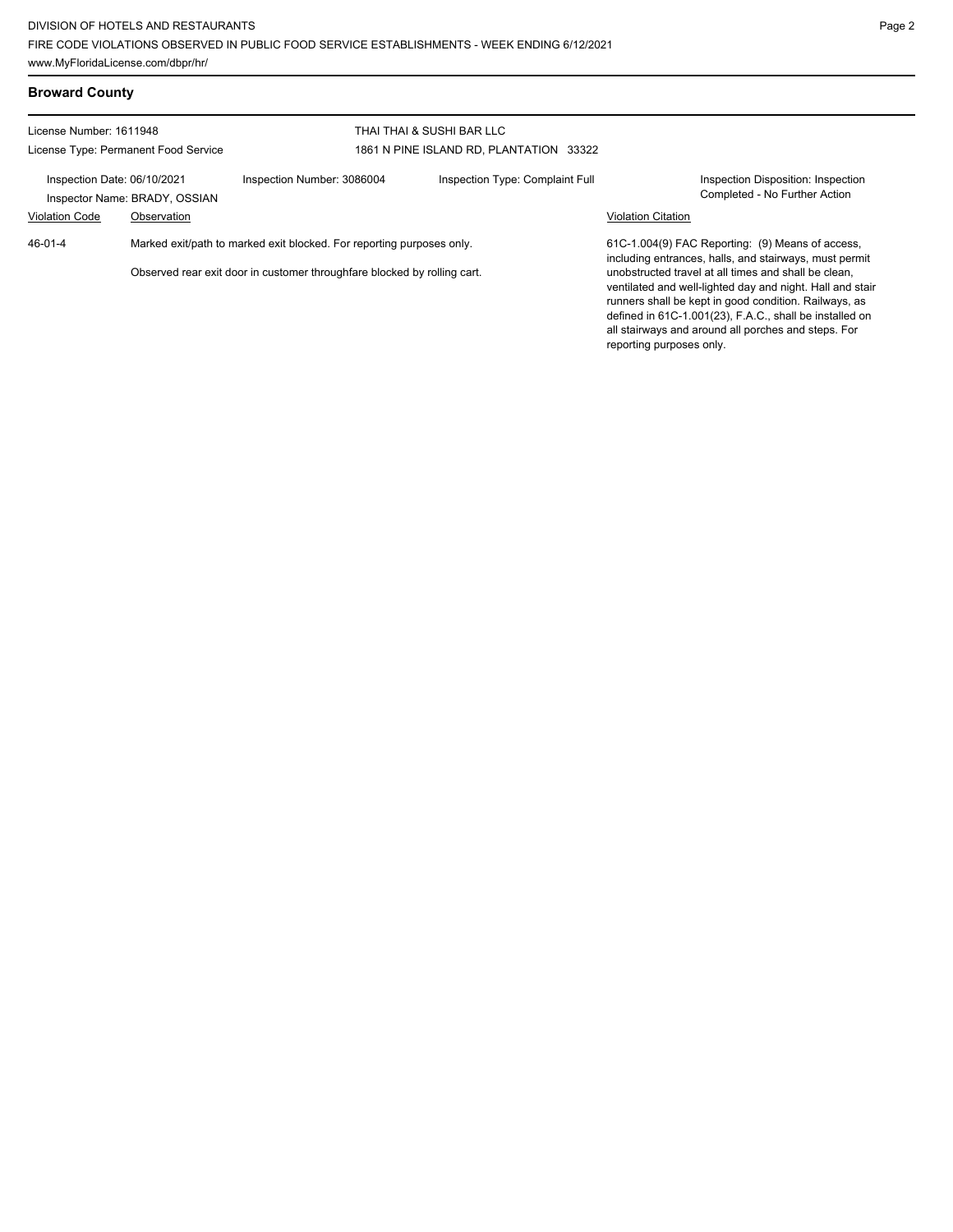| JBLIC FOOD SERVICE ESTABLISHMENTS - WEEK ENDING 6/12/2021 |  |
|-----------------------------------------------------------|--|
|                                                           |  |

Page 3

| <b>Clay County</b>                                                                                                                                                                                                                                               |                                               |                            |                                                                          |                           |                                                                                                                                                                                                                                                                                                                                                                                                                            |  |
|------------------------------------------------------------------------------------------------------------------------------------------------------------------------------------------------------------------------------------------------------------------|-----------------------------------------------|----------------------------|--------------------------------------------------------------------------|---------------------------|----------------------------------------------------------------------------------------------------------------------------------------------------------------------------------------------------------------------------------------------------------------------------------------------------------------------------------------------------------------------------------------------------------------------------|--|
| License Number: 2001197<br>License Type: Permanent Food Service                                                                                                                                                                                                  |                                               |                            | TEE MARIE'S<br>1100 MARTIN LUTHER KING JR BLVD, GREEN COVE SPRINGS 32043 |                           |                                                                                                                                                                                                                                                                                                                                                                                                                            |  |
| Inspection Date: 06/08/2021<br><b>Violation Code</b>                                                                                                                                                                                                             | Inspector Name: MERCER, THOMAS<br>Observation | Inspection Number: 3015111 | Inspection Type: Routine - Food                                          | <b>Violation Citation</b> | Inspection Disposition: Inspection<br>Completed - No Further Action                                                                                                                                                                                                                                                                                                                                                        |  |
| $48 - 04 - 4$<br>Propane tank (larger than 2.7 lb. water capacity/1 lb. gas capacity) located inside<br>of the building. For reporting purposes only.<br>One Propane tank located in storage room. Owner moved to vehicle to take home.<br>**Corrected On-Site** |                                               |                            |                                                                          | purposes only.            | 509.032(2)(d) FS Reporting: (d) The division, or its<br>agent, shall notify the local firesafety authority or the<br>State Fire Marshal of any readily observable violation of<br>a rule adopted under chapter 633 which relates to public<br>lodging establishments or public food establishments,<br>and the identification of such violation does not require<br>any firesafety inspection certification. For reporting |  |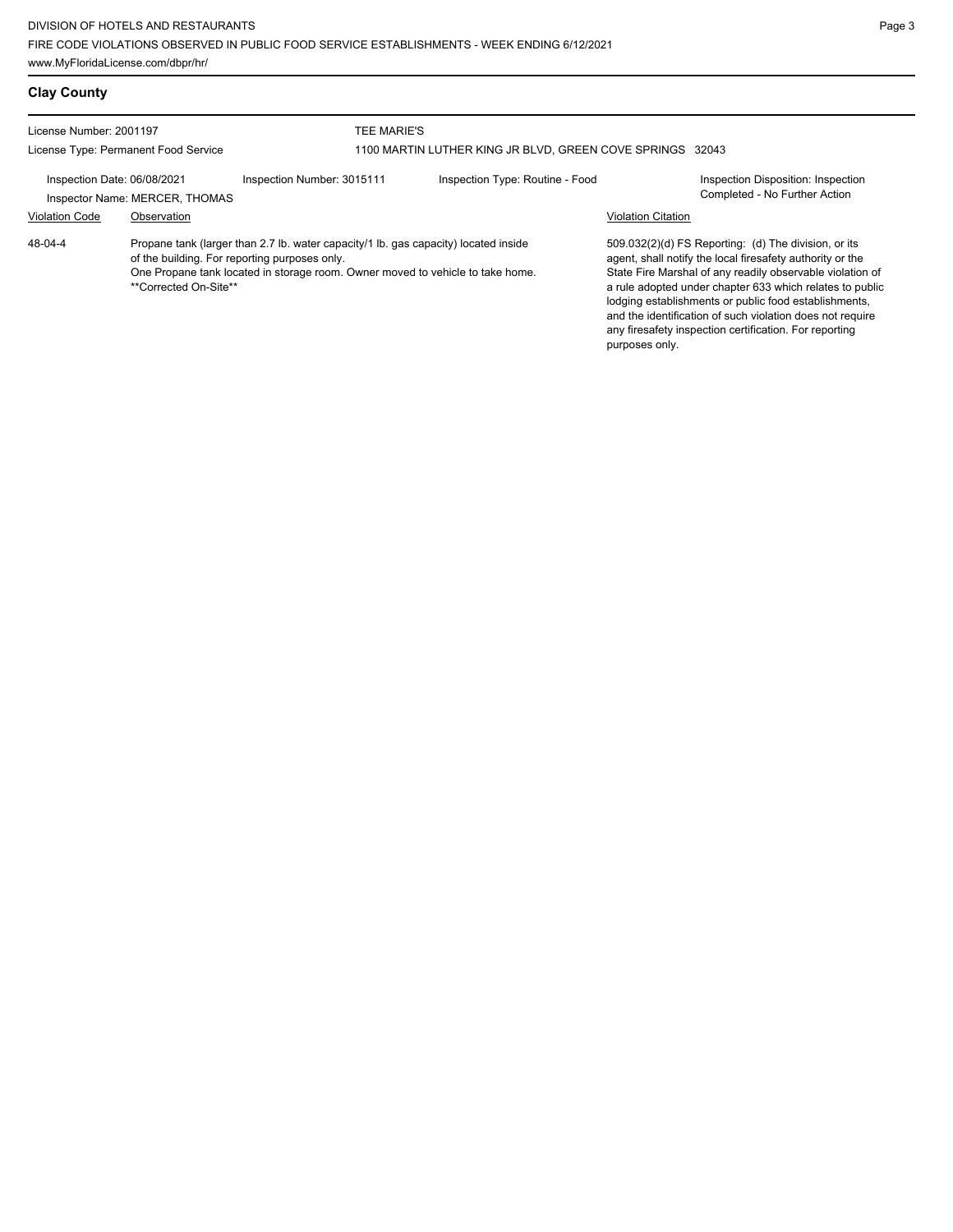Violation Code Observation Violation Citation

Portable fire extinguisher missing from its designated location. For reporting purposes only. Fire extinguisher stored on floor in unit . 45-05-4

509.032(2)(d) FS Reporting: (d) The division, or its agent, shall notify the local firesafety authority or the State Fire Marshal of any readily observable violation of a rule adopted under chapter 633 which relates to public lodging establishments or public food establishments, and the identification of such violation does not require any firesafety inspection certification. For reporting purposes only.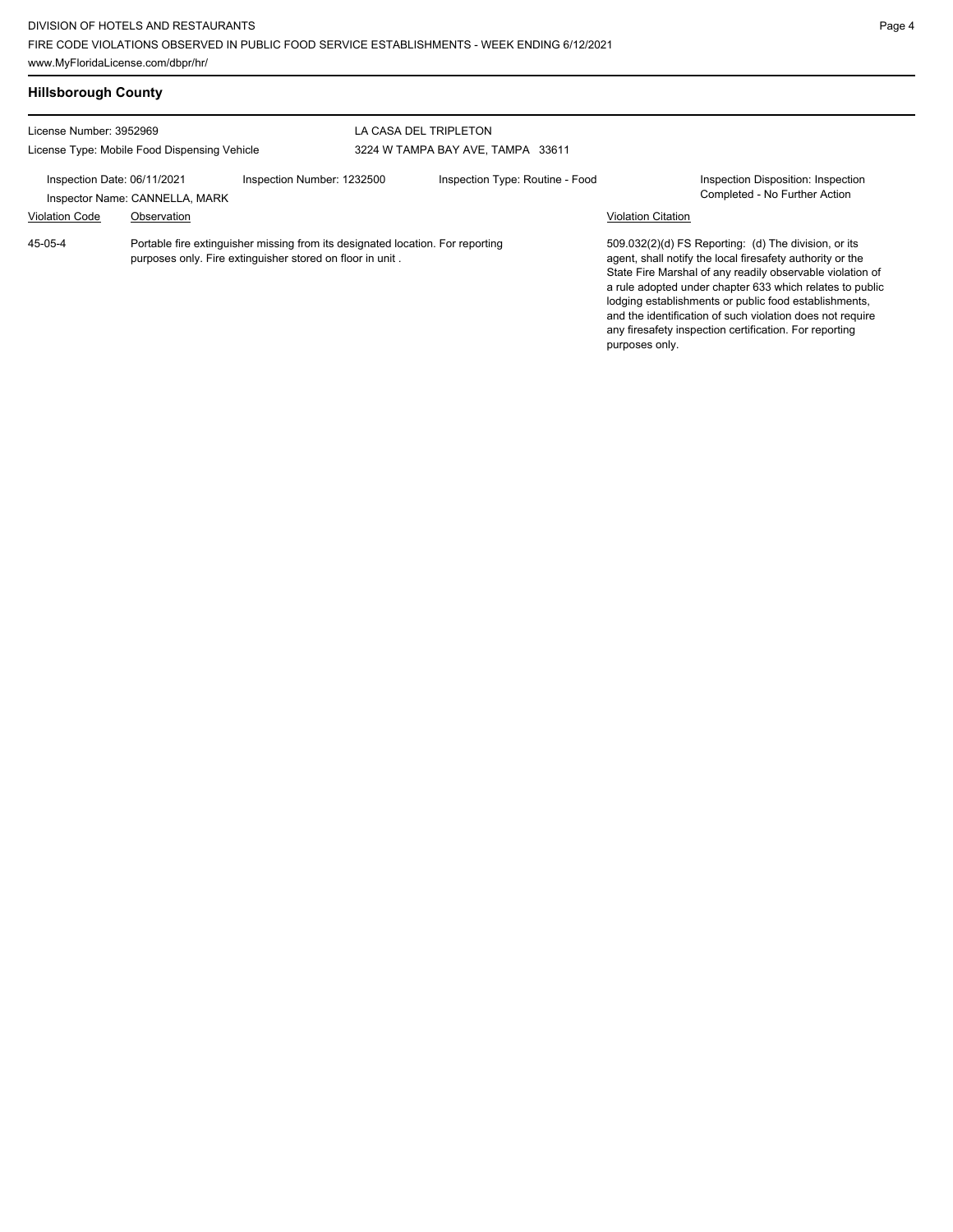**Lee County**

| License Number: 4606976                                      |                                                                                                    |                            | SABOR DE MICHOACAN               |                                                                                                                                                                                                                                                                                                                                                                                                                                              |
|--------------------------------------------------------------|----------------------------------------------------------------------------------------------------|----------------------------|----------------------------------|----------------------------------------------------------------------------------------------------------------------------------------------------------------------------------------------------------------------------------------------------------------------------------------------------------------------------------------------------------------------------------------------------------------------------------------------|
| License Type: Permanent Food Service                         |                                                                                                    |                            | 1501 ORTIZ AVE, FORT MYERS 33905 |                                                                                                                                                                                                                                                                                                                                                                                                                                              |
| Inspection Date: 06/05/2021<br>Inspector Name: FREED, JOSEPH |                                                                                                    | Inspection Number: 3085576 | Inspection Type: Complaint Full  | Inspection Disposition: Inspection<br>Completed - No Further Action                                                                                                                                                                                                                                                                                                                                                                          |
| <b>Violation Code</b>                                        | Observation                                                                                        |                            |                                  | <b>Violation Citation</b>                                                                                                                                                                                                                                                                                                                                                                                                                    |
| 45-02-4                                                      | Portable fire extinguisher gauge in red zone. For reporting purposes only.<br>**Repeat Violation** |                            |                                  | 509.032(2)(d) FS Reporting: (d) The division, or its<br>agent, shall notify the local firesafety authority or the<br>State Fire Marshal of any readily observable violation of<br>a rule adopted under chapter 633 which relates to public<br>lodging establishments or public food establishments,<br>and the identification of such violation does not require<br>any firesafety inspection certification. For reporting<br>purposes only. |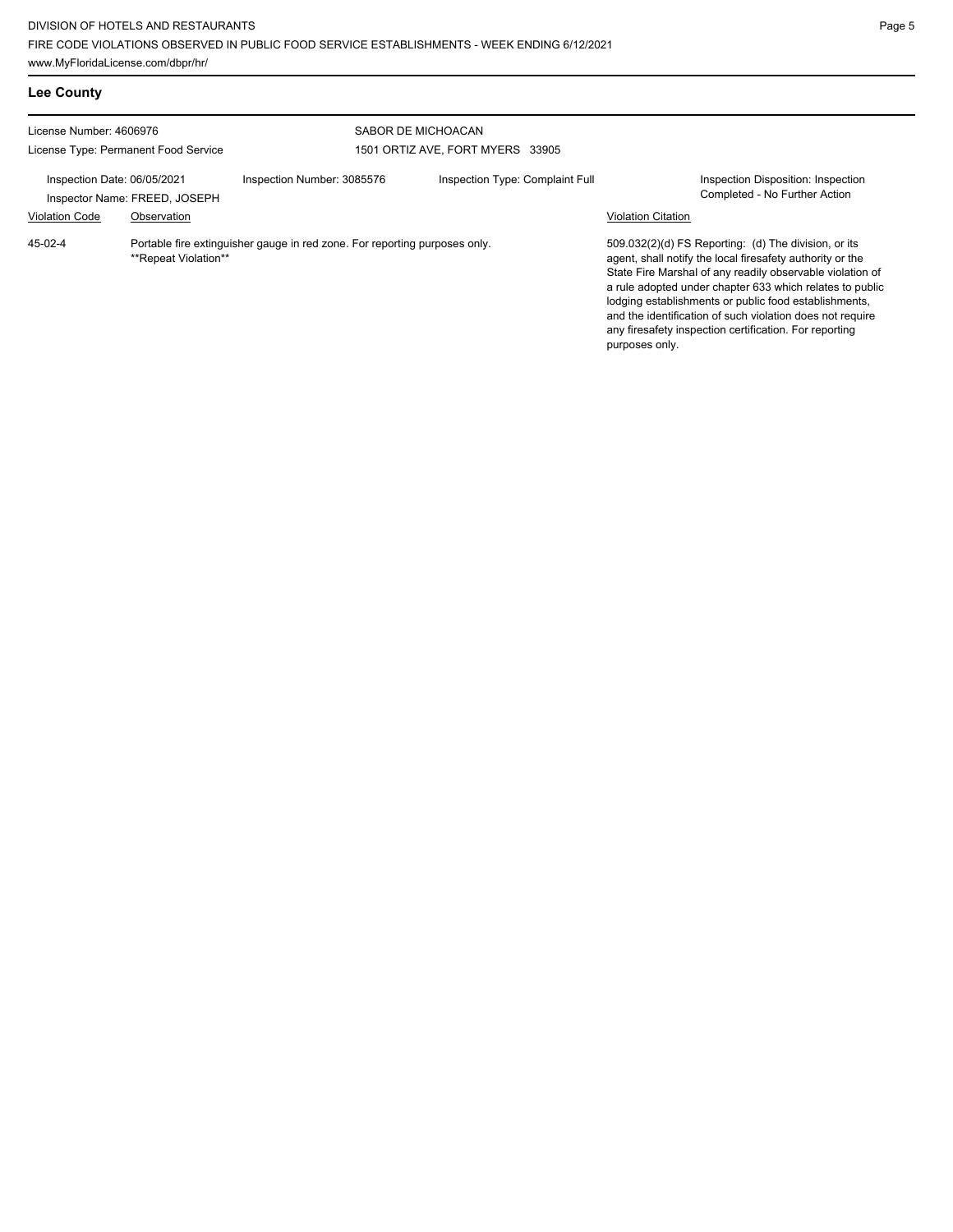| <b>Monroe County</b>                                                                                                              |                                                  |                            |                                                         |                                 |                                                                                                                                                                                                                                                                                                                                                                                                                                        |                                           |
|-----------------------------------------------------------------------------------------------------------------------------------|--------------------------------------------------|----------------------------|---------------------------------------------------------|---------------------------------|----------------------------------------------------------------------------------------------------------------------------------------------------------------------------------------------------------------------------------------------------------------------------------------------------------------------------------------------------------------------------------------------------------------------------------------|-------------------------------------------|
| License Number: 5428353<br>License Type: Permanent Food Service                                                                   |                                                  |                            | SONIC DRIVE-IN<br>2312 N ROOSEVELT BLVD, KEY WEST 33040 |                                 |                                                                                                                                                                                                                                                                                                                                                                                                                                        |                                           |
| Inspection Date: 06/07/2021<br><b>Violation Code</b>                                                                              | Inspector Name: DEMARTINI, JOSEPH<br>Observation | Inspection Number: 3085960 |                                                         | Inspection Type: Complaint Full | <b>Violation Citation</b>                                                                                                                                                                                                                                                                                                                                                                                                              | Inspection Disposition: Warning<br>Issued |
| $46 - 01 - 4$<br>Marked exit/path to marked exit blocked. For reporting purposes only. Observed<br>boxes blocking back door exit. |                                                  |                            |                                                         |                                 | 61C-1.004(9) FAC Reporting: (9) Means of access,<br>including entrances, halls, and stairways, must permit<br>unobstructed travel at all times and shall be clean,<br>ventilated and well-lighted day and night. Hall and stair<br>runners shall be kept in good condition. Railways, as<br>defined in 61C-1.001(23), F.A.C., shall be installed on<br>all stairways and around all porches and steps. For<br>reporting purposes only. |                                           |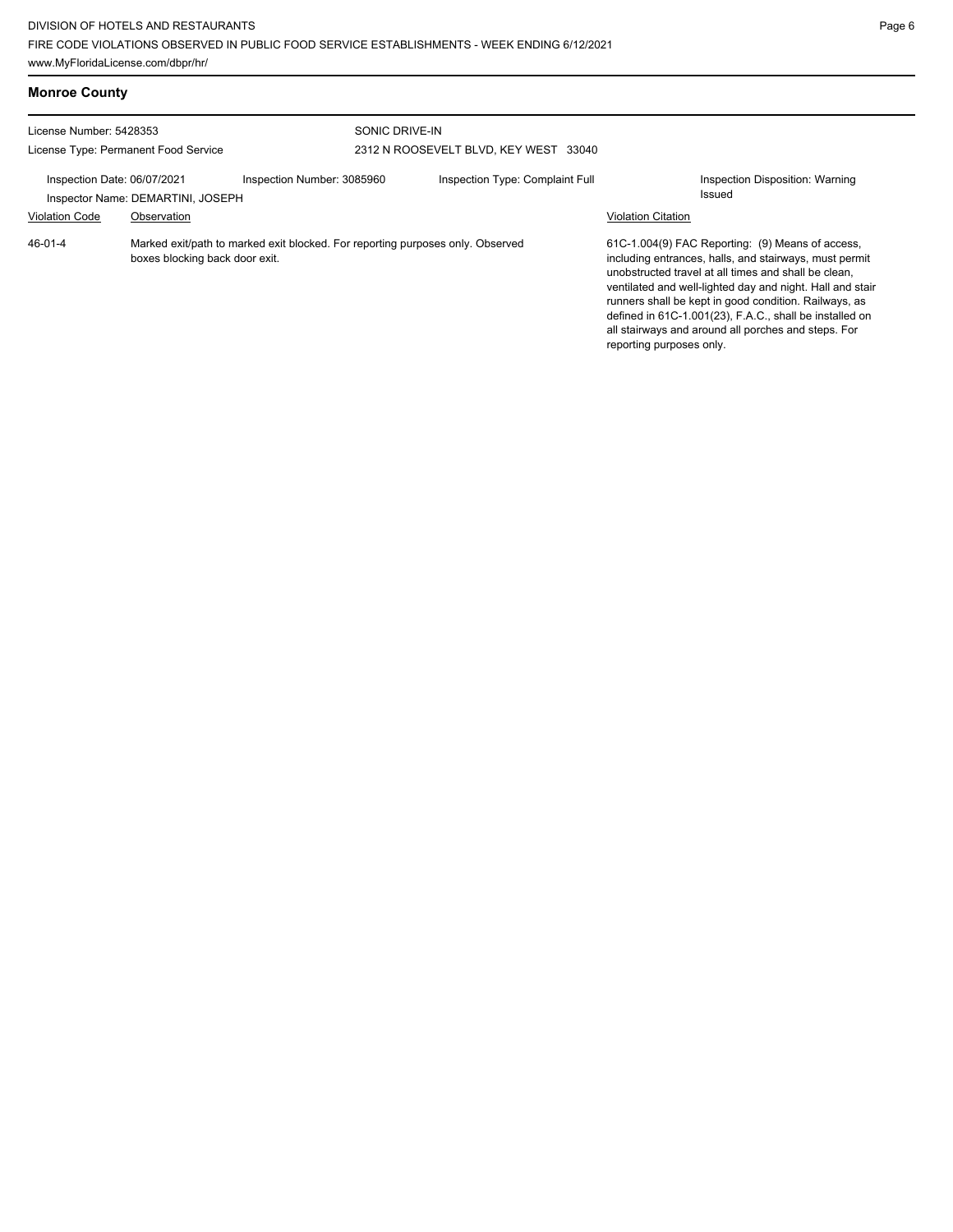License Number: 5803158

License Type: Permanent Food Service

## GREENHOUSE CAFE

2300 MAITLAND CENTER PKWY STE 120, MAITLAND 32751

Inspection Date: 06/07/2021 Inspection Number: 3066503 Inspection Type: Routine - Food Inspection Disposition: Call Back - Inspector Name: LEEMIS, REBECCA **Inspector Name: LEEMIS, REBECCA** 

## Violation Code Observation Violation Citation

45-04-4

- From initial inspection : Use of cooking equipment producing grease laden vapors/smoke with no hood suppression system installed. Notified Fire AHJ. For reporting purposes only. - stove, griddle, and press added and producing grease laden vapors as

evidenced by stained ceiling tiles and vents. Observed operator frying bacon on press. No hood system. - From follow-up inspection 2021-06-07: \*\*Time Extended\*\*

509.032(2)(d) FS Reporting: (d) The division, or its agent, shall notify the local firesafety authority or the State Fire Marshal of any readily observable violation of a rule adopted under chapter 633 which relates to public lodging establishments or public food establishments, and the identification of such violation does not require any firesafety inspection certification. For reporting purposes only.